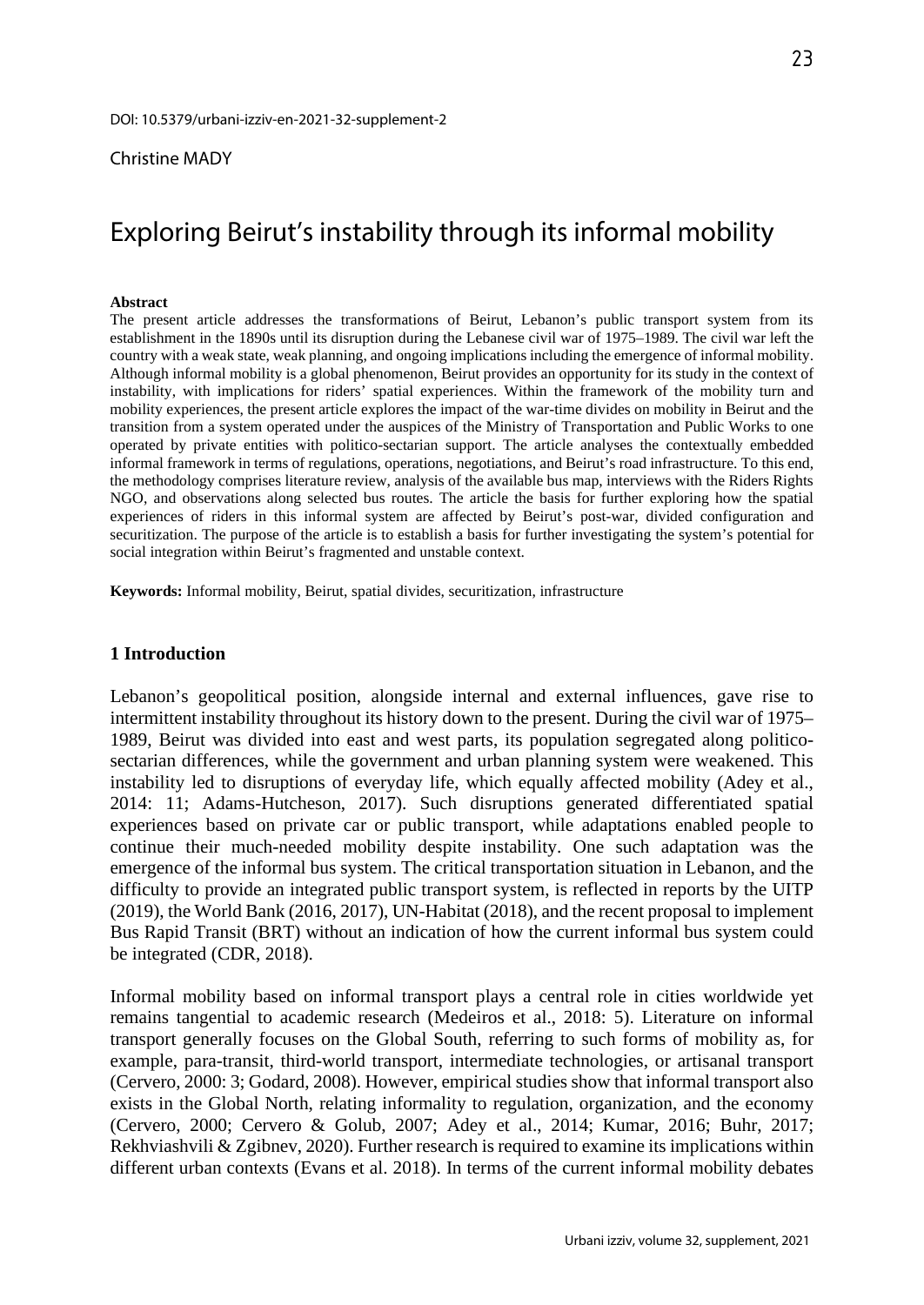related to power relations, culture, and market influence, the scene of informal buses in Beirut is comparable to that in other cities globally. Yet, Beirut's case, with its contextually embedded aspects including its car-dominated, securitized, socially polarised, and unstable context (Nemeth, 2010; Mom et al., 2011; Mom, 2017; Mom & Clarsen, 2017), can make an important contribution to our understanding of implications of instability on mobility. In particular, the present article explores spatial changes caused by the fragmented city, and their impact on the spatial experiences of the informal system's users.

The section that follows provides an overview of the role of mobility in everyday life and urban experiences, building on the mobility turn (Urry & Sheller, 2006), with the purpose of examining mobility under instability. Then the characteristics of informal mobility are presented as a framework for analyzing Beirut's case. The article examines Beirut's public transport in its historical context and focuses on the shift or emergence of informal mobility following the civil war. Methodologically, in addition to the literature review and analysis of the existing bus map, the article builds on interviews with the Riders Rights NGO, conducted with both founders on 14 June 2018 and with one of them on 20 May 2019, 8 August 2019, and 3 March 2021. These interviews provided insights into the informal mobility system, its material and immaterial traits, and operation models. To demonstrate the differentiated spatial experience, the same journey from one location in an eastern suburb to the same destination, Hamra, in the west (Figure 1) is indicated with a car trajectory and by commuting using the available bus lines, with the required route interchanges and an exploration of the experience of getting off the bus at a stop (Mady, 2020).

## **2 Mobility, informal mobility, and instability**

This section explains the importance of mobility and its lived experience, particularly in unstable contexts. It then specifically examines informal mobility and its traits as presented in the literature, with the purpose of framing the case study of Beirut. Regardless of the means of transport, mobility is a constituent of everyday life (de Certeau, 1984). Mobility contributes to spatial connectivity among people, objects and information (Salazar, 2018), and the everyday contextual experiences of "socialities, affinities, knowledge" (Buhr & McGarrigle, 2017, 227– 228). Mobility adapts itself to circumstances, and is "something we learn to do and that requires a constant manipulation and re-adjustment of skills and knowledge" (Buhr & McGarrigle, 2017: 232). In unstable contexts and in response to various threats, securitization affects social interaction by secluding streets, and both public and private urban spaces. Instability and securitization often result in the emergence of "militarized landscapes", which either physically or symbolically reduce or obstruct mobility (Nemeth, 2010: 2489; Nemeth & Hollander, 2010). Furthermore, heightened security measures generate feelings of insecurity and fear, which may result in insular behaviour, even in the case of mobility (Nemeth, 2010; Blokland, 2017; Leese & Wittendorp, 2018). Under instability, mobility by car could be favoured over that by public transport, since it allows for flexibility in route choice and dissociation from the public through an insular spatial practice (Alaily-Matar, 2008; Blokland, 2017; Farjalla et al., 2017). Note that simultaneously occupying the same urban space does not imply that people in that space-time engage in the same activities. By isolating themselves in micro-cultures, car users could cluster without interaction (Yip, 2016: 162). For instance, the co-presence of private cars and buses on the same road, in the context of which the bus riders remain unknown to each other, generates different perceptions of riders' profiles. The lack of participation in public transport results in a "public space so imputed with normative understandings of (in)appropriateness that they appear inaccessible to some" (Blokland, 2017: 559). Conversely, shared mobility contributes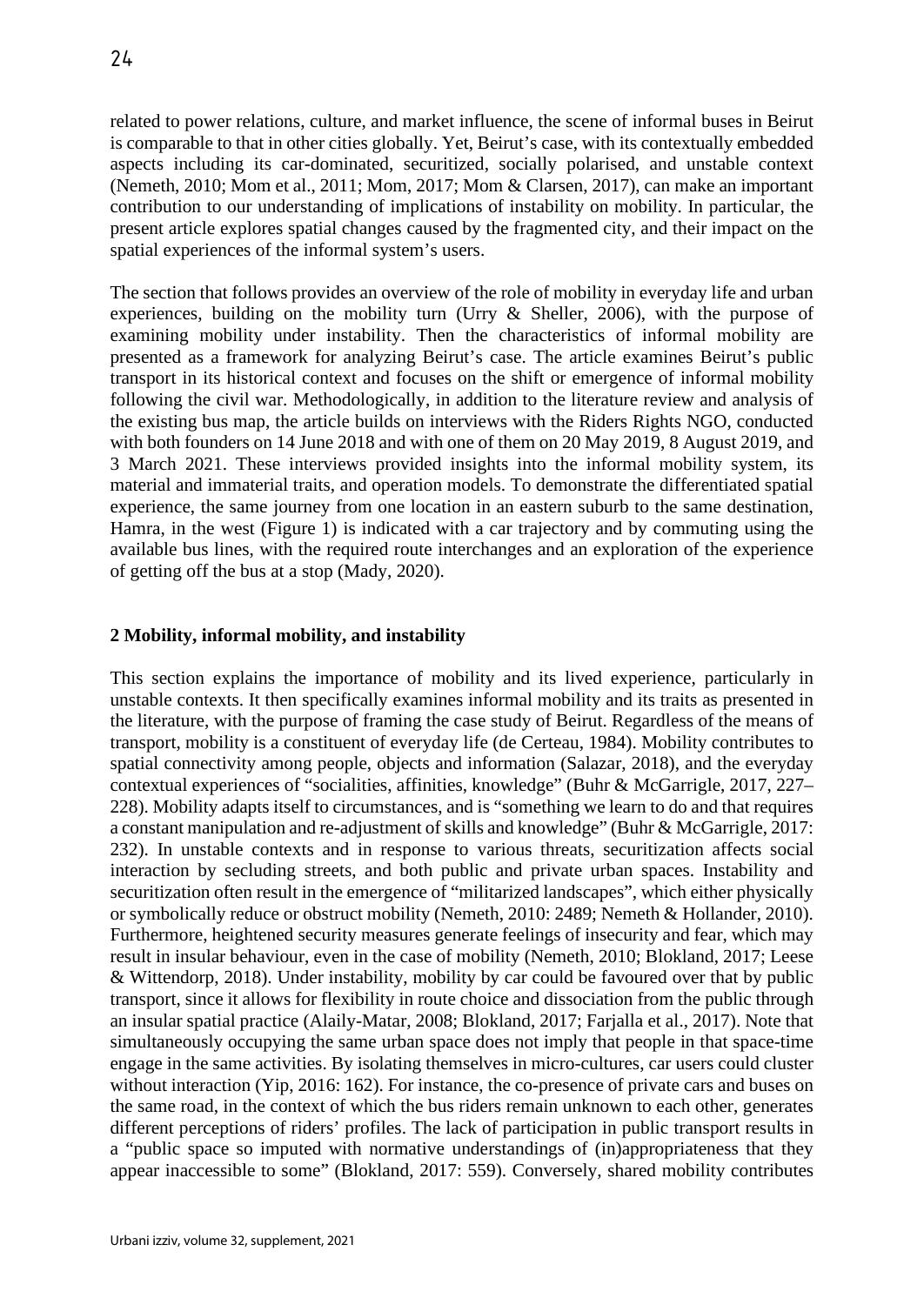to the "co-constitution" of meanings to urban areas through the mode of transport, its subjects, and the public experience embedded in this system (Sheller, 2014: 47). The unfolding spatial experiences of public transport reveal tangible and intangible contextual specificities, including street names, signs, and other space-markers. In a car-thriving context, automobility establishes a system of interaction between driver, car, and infrastructure that influences the commuting experience (Adey et al., 2014: 12). Within such an enduring system, it is difficult to switch ridership to public transport even when alternatives are introduced (Dennis & Urry, 2009, cited in Adey et al., 2014: 13). This reluctance is even stronger when it comes to informal mobility in unstable contexts, although it presents one approach towards social integration and supports diversity in urban life (Buhr & McGarrigle, 2017: 228; Blokland & Schultze, 2017).

Predominant discussions of informal mobility underline its negative perspectives, absence of state endorsement, and response to market demand (e.g. Cervero, 2000; Cervero & Golub, 2007; Kumar et al., 2016). Informal mobility is obfuscated by transport planners and automobile users who perceive it as a nuisance or undesired reality serving a homogeneous, stereotyped user group rather than acknowledging the "multiple identities of users" (Levy, 2013: 49). Car users perceive it as a safety and pollution threat to be eradicated while overlooking its vital role in providing spatial justice (Cervero, 2000: 9; Adams-Hutcheson et al., 2017; Sheller, 2018). In the absence of strategies within a weak state with weak planning, mobility is affected by instability and abrupt events, leading to coping tactics in order to meet this collective need (Andres, 2013). In such a context, the negative outlook on informal mobility is related to several factors. These could include the "laxly enforced" control over its regulation, degrees of laissez-faire approaches, makeshift or situational solutions, the condition of the existing infrastructure, and the inherited socio-cultural structure, including heavy reliance on the automobile (Cervero, 2000: 3; Rekhviashvili & Zgibnev, 2020; Weicker & Sgibnev, 2019).

Organizationally, informal transport is entangled in a power network (Keblowski et al., 2016), which is interconnected vertically to the state and horizontally to informal regulating norms and values (Rekhviashvili & Zgibnev, 2020). Whereas the government provides licenses, the operators distribute routes, sublet vehicles, and involve a "diverse body of transport workers" (Rekhviashvili & Zgibnev, 2020: 7). Informal mobility is then negotiated between riders, drivers, operating companies, and the state, under contextual, socio-political considerations going beyond profit-seeking (Rekhviashvili & Zgibnev, 2020). This negotiation occurs in space and time as an interaction between people, objects, and places. Negotiation is affected by the historically and culturally established system of meanings and values, and it simultaneously generates new meanings and norms (Adey et al., 2014; Salazar, 2018; Rekhviashvili & Zgibnev, 2020). Under instability, informality acquires a fluid state of behaviour, and thus becomes difficult to disentangle from formality (Roy, 2009b; Watson, 2009).

In summary, unstable contexts lead to disrupted urban environments in which mobility adapts to abrupt changes through tactics, one of which is informal mobility. The latter is used by some groups, providing them with opportunities for diverse spatial experiences. While the stereotyping of riders, and generated norms and values of this system cannot be covered within the scope of this article, other aspects of informal mobility, specifically within an unstable context, are explored. These include some of the material features attributed to informal mobility but also the power relations, inherited culture, and negotiations that affect spatial experiences. Under instability, it is important to explore informal mobility, which creates a dichotomy as a nuisance but also a possible medium for social justice for its users.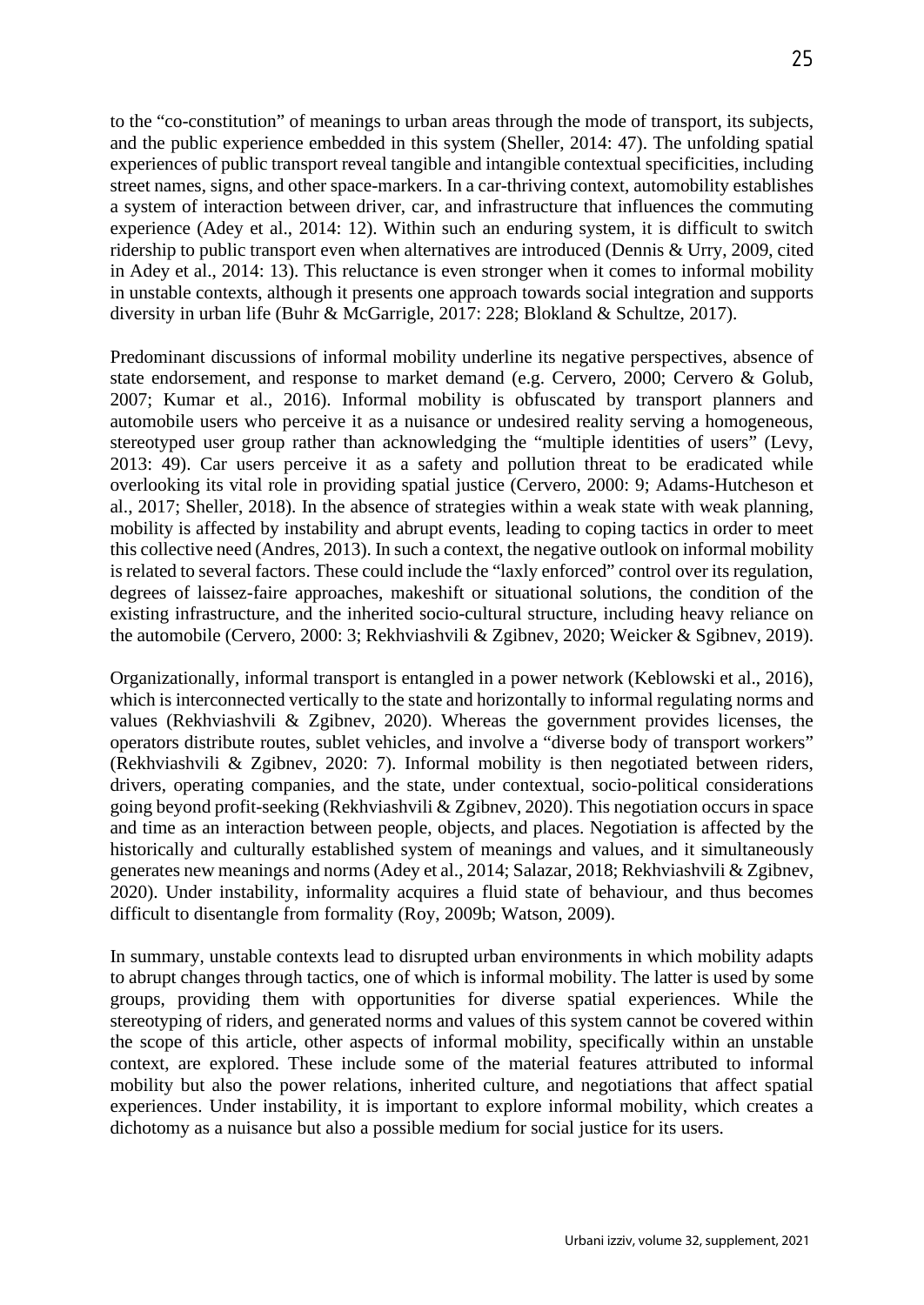## **3 A historical overview of public transportation in Beirut**

In Beirut "infrastructure and sectarian communities are reproduced in the present. Yet without a historical perspective none of this makes sense. For this, we need institutional and infrastructural histories" (Nucho, 2016: 9). These can be briefly summarized as following: Beirut's motorized public transport began with the introduction of a tramway in 1890. Its lines were distributed peripherally along the waterfront and covered Beirut's extents from north to south (Figure 1). Even at the time, tram schedules and stops could not be enforced, reflecting people's fluid practices in stopping coaches indiscriminately (Hanssen, 1998). The tramway, in 1905 followed by the railway and the Beirut port station, witnessed Beirut's growth under Ottoman rule as a nexus between the Middle East and Europe (Hanssen, 1998; Kassir, 2003). This also meant Beirut had a diversified and growing society, characterized by "civic and national identities [that] are multivalent and sharply contested" (Reilly, 2016: 111). Beirut maintained its regional role during the French mandate period, and French planning modelled the city's development, including the expansion of the road network. This network mainly served commercial interests and contributed to the formation of suburban and peri-urban residential areas accommodating separate religious and income groups (Salam, 1998; Saliba, 1998).

The Republic of Lebanon, newly constituted in 1943, was founded on the principles of freemarket economy and consociational government (Salamey & Tabbar, 2008). A consociational government distributes state roles and power sharing among the various politico-sectarian groups with the purpose of ensuring equity among the multi-sectarian population (Hanf, 1993; Camett, 2011). In reality, "authoritarian inner-state entities", supported by politico-sectarian parties, prevailed and served their own communities rather than a civic society at large (Salam, 1993; El-Khazen, 2000; Salamey & Tabbar, 2008: 240; Roy, 2009a). This applied to various facilities, public spaces, and infrastructure, including public transport (Davie, 2001; Mady & Chettiparamb, 2016; Nucho, 2016; Farjalla et al., 2017). These communities formed "social bonds of cohesion found in tribal, kinship or communitarian solidarities" (Khalaf & Denoueuz, 1998; Larkin, 2012: 42). The intertwining of governance with sectarianism questioned the "sovereignty to one jurisdiction" (Nucho, 2016: 13) and led to "a fragmented sense of urban identity" (Monroe, 2017: 249). Despite these challenges, convivial living characterized Beirut until the eruption of the civil war.

The new Republic followed and implemented western urban planning trends, mainly influenced by French schemes (Salam, 1998); it prioritized road infrastructure and the automobile (Perry, 2000). These were considered as advantageous to urban development and as a "tool for nationbuilding" (Hass-Klau, 2015; Monroe, 2017: 193). Beirut followed suit and priority was given to expanding the road network at the cost of dismantling the tramway. Particularly in the 1950s and 1960s, the construction of new highways dissected the urban fabric and split neighbourhoods (Tabet, 1996). What followed was an increase in car ownership, neglect of public spaces, and car-driven urban development in and around Beirut (Perry, 2000). Despite the import of buses, the population preferred using shared taxis, or jitneys, called "service". The service's benefit was that it used the existing road network and offered numerous, flexible itineraries. All residential districts were connected by service routes which radiated from the centre, requiring a stop there to change destination (Jouzzy & Nakkash, 1973). This system served "a wide spectrum of the public" (Jouzzy & Nakkash, 1973: 324). Even before the war, the "service business [was] linked to politics and their lobby [was] strong" (Jouzzy & Nakkash, 1973: 325). Meanwhile, controlling the parking, disembarking, and driving behaviour of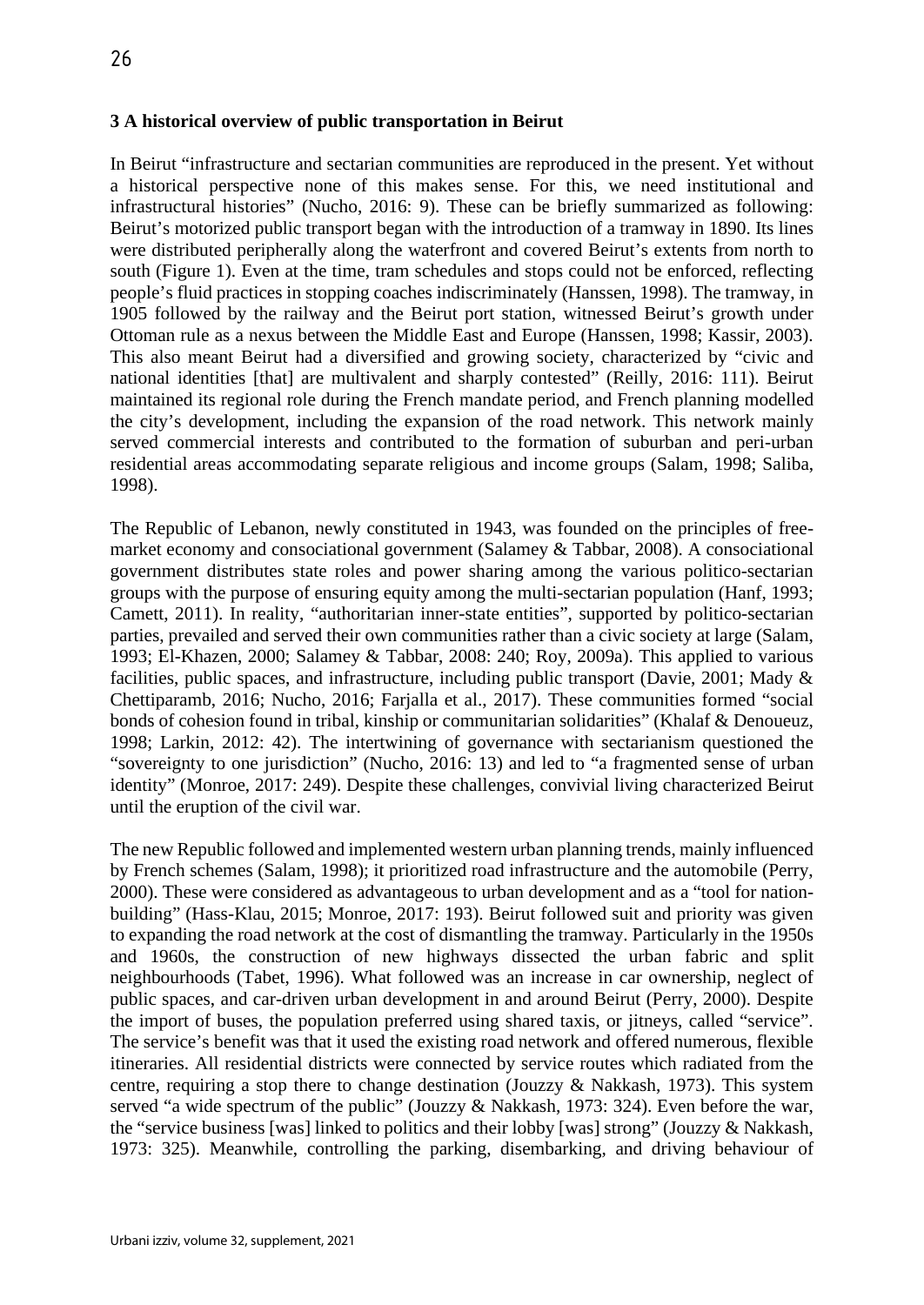services became a difficult problem for the Beirut municipality: a condition that was normalized and persists to the present day (Chidiac, 2008; Monroe, 2017).

## **3.1 War divisions and post-war impact**

In Europe of the 1970s and 1980s, the car-centred approach became contested, and mobility trends were reconsidered. Return to mass-transit became the appropriate solution for urban transport, which could revive urban public spaces and prioritize pedestrians over cars (Hass-Klau, 2015). However, this period in Lebanon coincided with the beginning of the civil war in 1975: the non-planning period or "urbicide" of Beirut (Fregonese, 2000). The outbreak of the war was symbolically marked by the incident in which a bus crossing between East and West Beirut came under gunfire (Chidiac, 2008). Such incidents recurred during the war, causing an aversion towards buses. "All urban mobility was under the control of various factions who defined their territorial boundaries" (Nucho, 2016: 23). Insecurity generated fear, which in turn formed physical and mental barriers limiting mobility (Nucho, 2016). Except for the service, other public transport was interrupted during the war (Perry, 2000), and buses were reintroduced only after 1994 (CDR, 1995). The war caused the evacuation of the city centre and division of Beirut along a north-south demarcation line along Damascus Road (Tabet, 1996) (Figure 1). This demarcation lasted for 15 years and formed a buffer zone from Martyrs Square in the north within the city centre to the Pine Forest in the south at Beirut's administrative limits. This spatial reconfiguration changed mobility in the divided city. Another war impact was the segregation of Beirut's population into predominantly Christian east and Muslim west (Khalaf, 2002). "Familiar spaces of the city soon became strange and alienating" (Nucho, 2016: 23), and included public spaces such as Martyrs Square, transportation terminals, Damascus road, and the Pine Forest south of the city (Khalaf, 2002: 248; Khalaf, 2006; Mady, 2018a). This change in the city's topology was augmented by the formation of multiple centres around Beirut, with their homogenized neighbourhoods controlled by the politico-sectarian communities and characterized by limited mobility across them (CDR, 1995; Genberg, 2002).

## **3.2 Navigating post-war Beirut**

In 1989, the Taif Agreement marked the civil war's end. However, the country continues to undergo intermittent instability. The war led to a publicly mistrusted weak state and the political hegemony of politico-sectarian leaders. The result was a laissez-faire attitude privileging a market-led approach to reconstruction and favouring private interests (Salam, 1998; Khalaf, 2006). On the one hand, the post-war period was marked by the city centre reconstruction under the public-private partnership by the real estate company Solidere . On the other hand, little attention was given to the densification of both East and West Beirut, and to expanding suburbs. One reason for this prioritization was the urgency of reconnecting the war-affected road network with the construction of tunnels and bridges simultaneously connecting and dividing the city (Nucho, 2016). Some examples include the Ring Road circumscribing the reconstructed city centre, the highway along the Beirut River, the Independence Street upgrade to a highway, and the Corniche El Mazraa highway (Figure 1). However, the transportation hub formerly located in Martyrs Square was not reinstated. Instead, two roundabouts respectively in the west and east, Cola and Dora, now served as Greater Beirut's transportation nodes. Everyday mobility of the population was determined by its place of work, residence, and other social practices (Perry, 2000), while Lebanon became the third MENA region country in terms of high car ownership (UITP, 2019). Suburbs and new centres formed part of the Greater Beirut area, with investment and job opportunities located in and around the centre. This pushed the economically disadvantaged population to urban fringes or further outside the city, despite the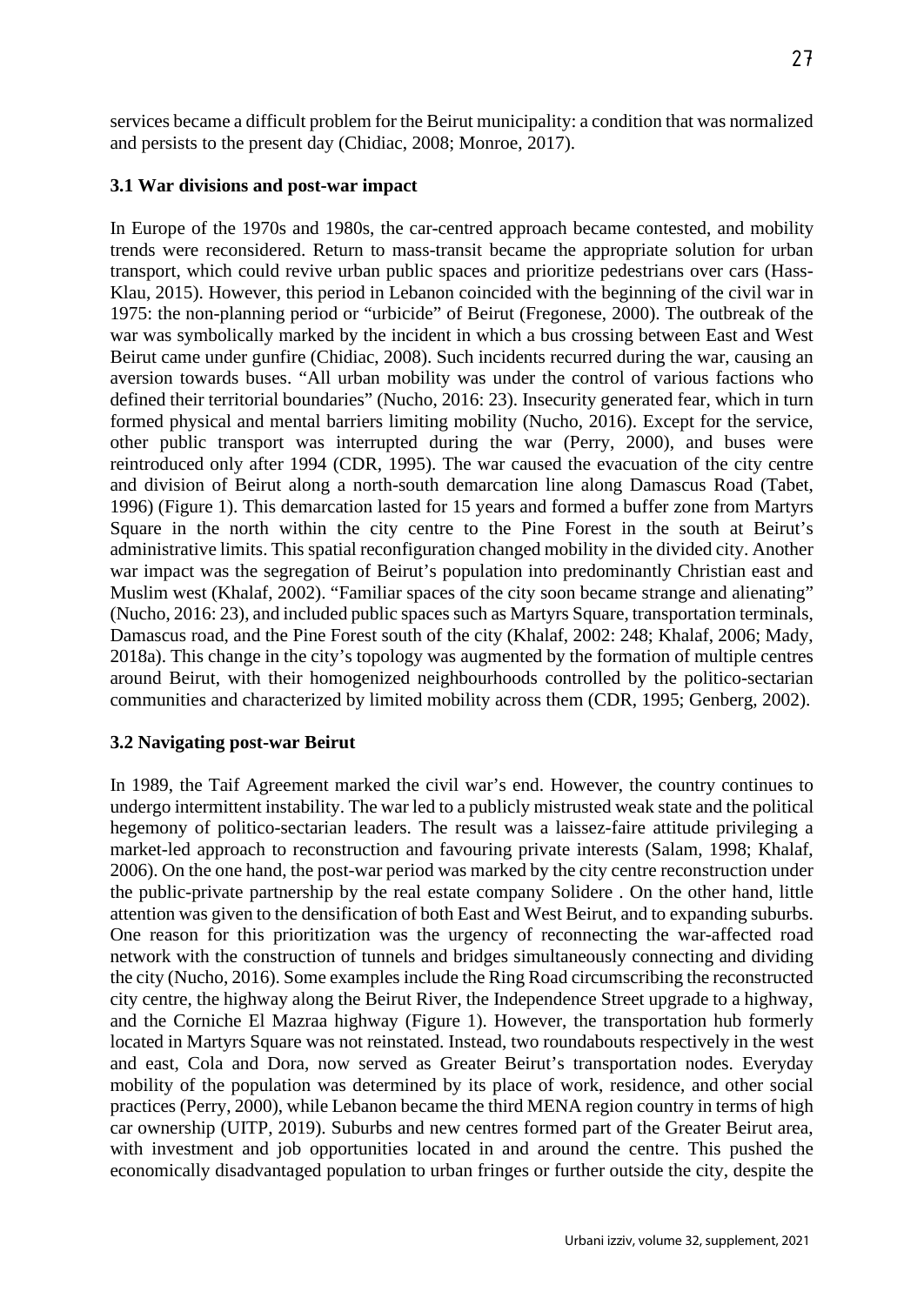absence of public transport, similarly to other cities sometimes resulting in social exclusion (Perry, 2000; Stanley & Stanley, 2017; Bou Akar, 2018).

Already prior to, but specifically following the assassination of the former Prime Minister Hariri in 2005, security for politico-sectarian figures was provided at the expense of people's everyday mobility (Fawaz et al., 2009, 2012). In this system, similarly to that of the informal transport, "each claims an element of the 'public' through connections to and integration within state security apparatus, without ever fully submitting to a public authority" (Fawaz et al., 2009: 189). In Beirut, "securitization may be the reflection of the fragmentation of a political system and society that are increasingly compartmentalizing the respective city into territories, each securitized by its own system" (Fawaz et al., 2009: 189). By fragmenting rather than consolidating public good, security practices threatened public spaces and possibilities for encounter, encouraged insular behaviour, and allowed people to navigate the city rather than consider it a meeting place (Fawaz et al., 2009). Fawaz et al. mapped securitized locations in administrative Beirut, indicating variations according to the "level of perceived threat" (2009: 179). These variations were manifested temporally, with fixed or suddenly emerging checkpoints and barriers, police patrols, road closures, or even complete curfews (Monroe, 2011: 91). Being mobile in a highly securitized context meant that the shortest path or the preferred one is not necessarily followed (Bollens, 2012). Depending on the occasion, one develops a mobility tactic.

On top of security measures that impacted traffic congestion, mobility varied according to people's perceptions of security, their politico-sectarian affiliations, as well as their socioeconomic class (Samaha & Mohtar, 2016). While Beirut's residential neighbourhoods are socio-economically mixed (Alaily-Matar, 2008), they are characterized by homogeneity in terms of the politico-sectarian belonging of their populations, traversing some city parts while avoiding others. For car users in these neighbourhoods, mobility choices vary along politicosectarian differences. Additionally, in Beirut and its suburbs, along with changing demographics, the intersections of "different politico-religious territories" (Fawaz et al., 2009: 181) necessitated divisions with the purpose of securitization. These made the city unequally accessible at any time, depending on one's place of residence (Borell, 2008; Fawaz et al., 2009; Bou Akar, 2012; Deeb & Harb, 2013). This meant that Beirut was "subjected to overlapping, sometimes conflicting security systems that neither report to the same authority nor concur on their identification of what constitutes a threat" (Fawaz et al., 2009: 189). This intertwining of actors and actions over space and time affected infrastructure and "sectarian geographies" in Beirut's urban spaces (Nucho, 2016: 3), and consequently mobility. Therefore, "being mobile in Beirut is a civic practice, one in which different social and territorial boundaries are fashioned" (Monroe, 2011: 107). The effect is differentiation and inequalities depending on one's location and politico-sectarian belonging (Monroe, 2011: 92).

Despite these circumstances, mobility persisted in unstable yet vibrant Beirut. A shared realization for the need to provide mobility was present, as reflected by the requests of some taxi and bus drivers to the government to organize public transport (Baaj, 2008; CDR, 2018). This was also evident in the responses to a BRT survey indicating the population's request for public transport, since it would provide "a chance to meet new people" (CDR, 2018: 236). With this imminent mobility need, the Riders Rights NGO took the initiative to generate a map for the informal bus system and facilitate its use for riders (Mady, 2018b).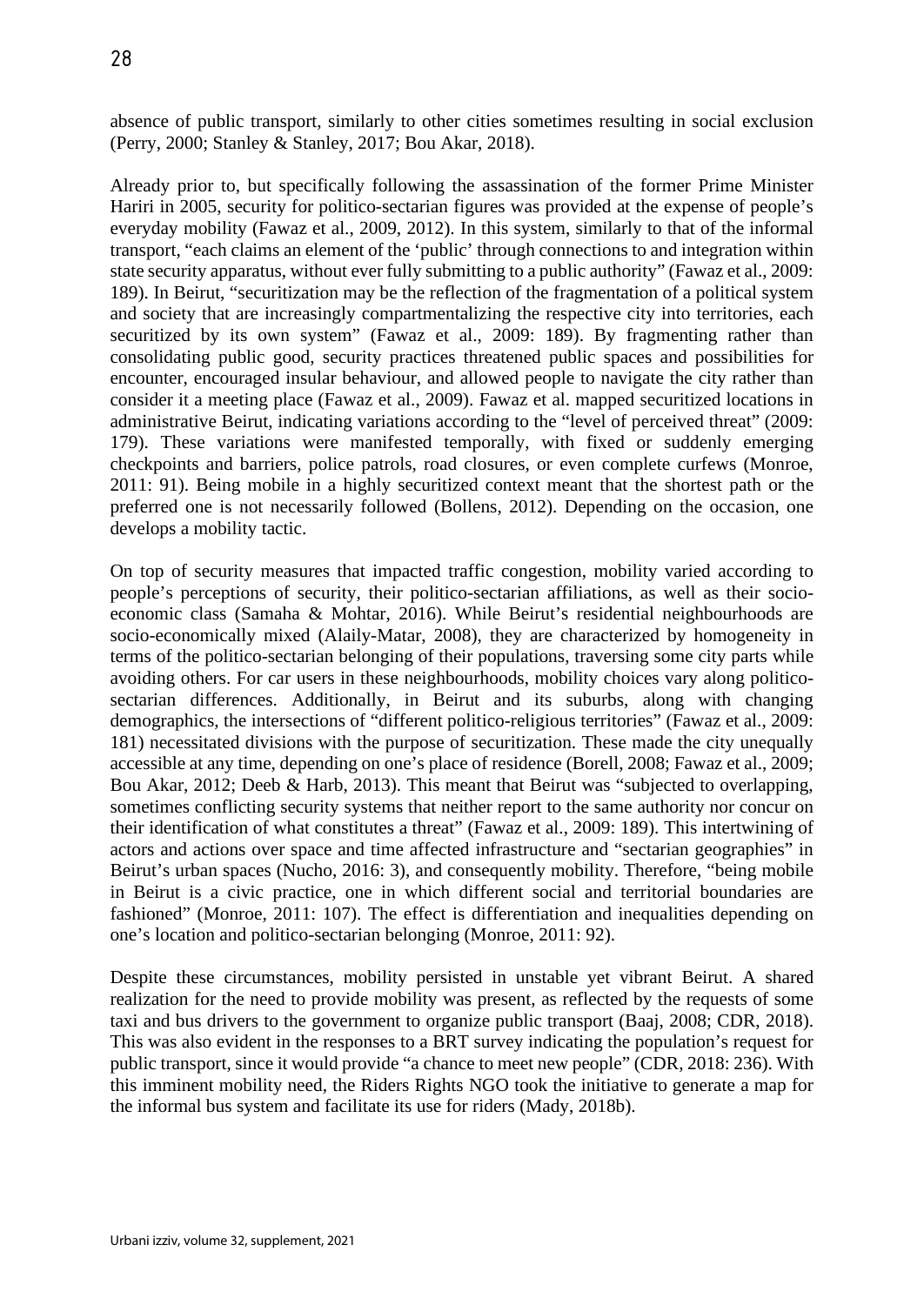## **4 The infiltration of informal mobility**

In 1996, after the end of the war, a bus network was proposed, and the state Office for Railway and Shared Transport (French acronym OCFTC) implemented a plan for reinstating public buses, operating on 22 routes without dedicated lanes and with bus stops that would soon be vandalized (Mady, 2020). In the absence of the Martyrs Square hub, OCFTC buses did not have terminals, and were instead served by city edge terminals at Cola and Dora roundabouts (Chidiac, 2008). With the uncontrolled expansion of the suburbs, Beirut's administrative edges merged with these polycentres, in addition to already polarized east and west neighbourhoods. Cheaper than taxis and services, and for an initial post-war limited demand, bus transport was provided by the OCFTC, with a limited number of operating buses, and amidst traffic congestion in a securitized and car-privileged urban context (Baaj, 2008). Gradually, families with affiliations to politico-sectarian leaderships entered the bus transport system. With the limited OCFTC buses, the newcomers dominated routes, leading to the emergence of what is referred to as unregulated or artisanal transport (Chidiac, 2008; Nucho, 2016; Nakkash, 2017). Providing informal transport required low capital investment for a needed and to some extent lucrative business (CDR, 2018).

## **4.1 Characteristics and negotiations**

This infiltration into the public transport system was enabled by two aspects: the licensing mechanism and the absence of a single transportation authority (Chidiac, 2008). The Parliament issued licenses, or "red plates", to individuals, not vehicles, while the Ministry of Interior registered vehicles and controlled them through the traffic police. The same red plates were used by different taxi companies, services, vans, or buses, including the OCFTC ones. The red plates were distributed by quotas to politico-sectarian leaders, who support their communities rather than the public at large. Van and bus companies with fleets generally manufactured in the early 2000s obtained licences, used the same road infrastructure and routes as OCFTC buses, and operated at minimum cost (CDR, 2018). Buses were serviced by community mechanics and petrol stations, and their operators hired precarious drivers receiving minimal wages.

In terms of operation, the system reflected a blurring of boundaries between formal and informal mobility, in which infrastructure, vehicles, and operations intertwine (Mady, 2018b). The result was an interconnected horizontal and vertical management of the system. This is reflected in licensing red plates, the "laxly enforced" rules of stationing, routes and service zones, and the politico-sectarian supported operators. One example of such company is LCC (Lebanon Commuting Company), which was affiliated to the then-Prime Minister Rafic Hariri (Chidiac, 2008). The system included various operation models: a single vehicle type operation along a route, one operator with a fleet along one or more routes, cooperatives of more than one fleet, or companies (Faraj & Baaklini, interview, June 2018; Faraj, interview, May and August 2019, March 2021). Some buses have tickets, and controllers who check whether passengers have bought them, while others operate without tickets (Faraj, interview, August 2019). These operation criteria enable the competitive presence in the network vis-à-vis OCFTC (Takyi, 1990). Such a state of affairs is not only a response to demand but also reflects embeddedness in the underlying fragmented politico-sectarian community. Within this context, infrastructure "could stretch across 'overlapping jurisdictions' and boundaries", reflecting "entanglement between political actors who operate simultaneously in multiple scales and institutional spaces" (Nucho, 2016: 8).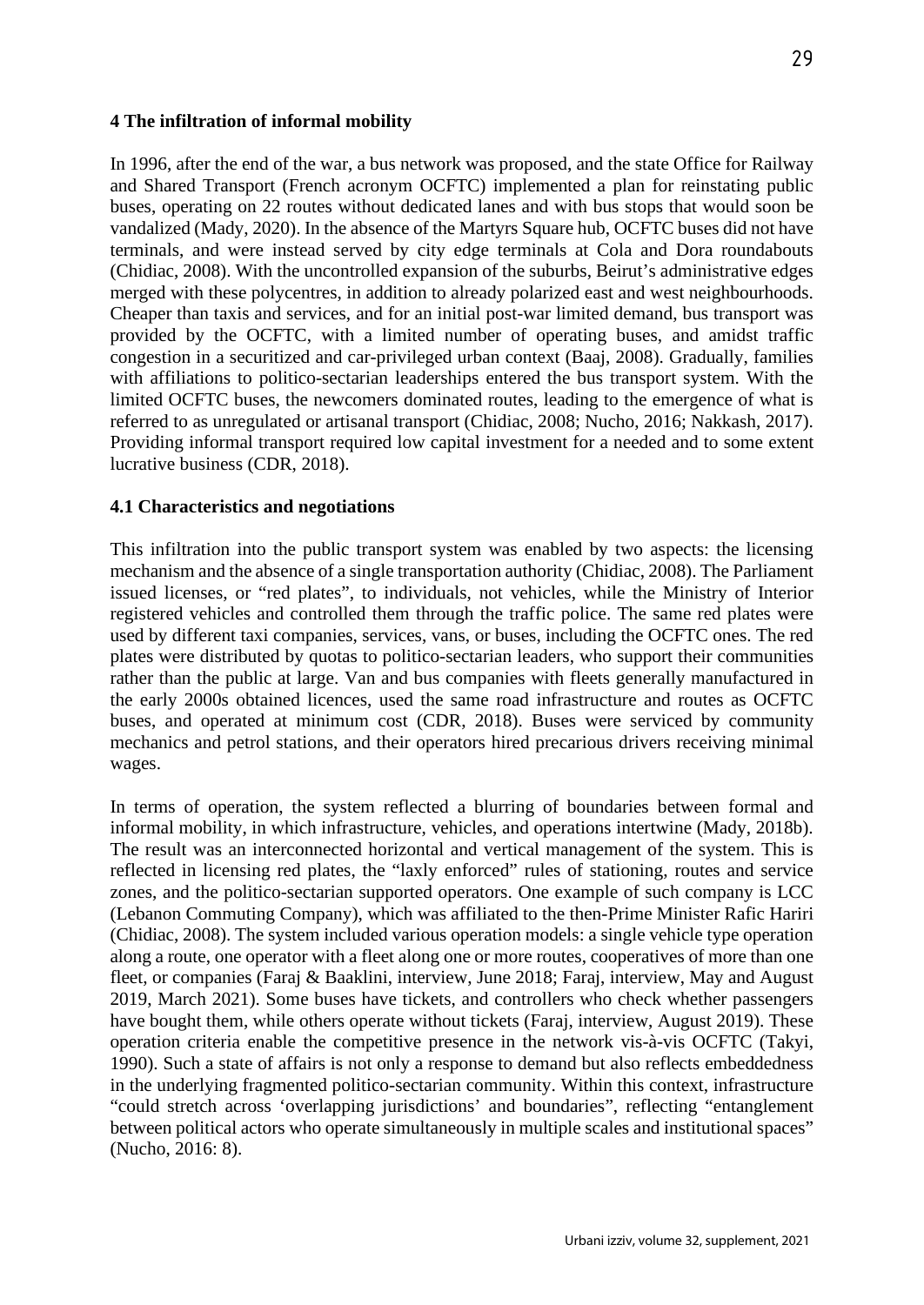After the war, the number of red plates both legal and counterfeit increased significantly (Chidiac, 2008), leading to an oversupply of vehicles on some routes (Baaj, 2008). Several syndicates corresponding to different politico-sectarian communities were formed for services, taxis, buses, and later on, vans. The purpose of these multiple syndicates was to redistribute coverage of zones with minimal overlap and conflict across the politico-sectarian operators serving their respective communities (Faraj, interview, August 2019). The fragmentation of the public transport management over several administrations and departments rendered this sector difficult to control, as was the case even before the war (Jouzzy & Nakkash, 1973; Chidiac, 2008). This reflects how divides, whether inherited or emerging, are entrenched in various social practices, including both the operation of the shared transport system and the spatial experience of the system's riders.

## **4.2 Beirut's street network configuration and informal mobility**

For the purposes of the present research, the available bus map – www.busmap.me – served to identify the lines that would cover an itinerary from the original location in north-eastern suburbs to the destination in Beirut city centre in the following sequence: buses 6, 24, 12, 2, and finally 22. In practice, the reality of the journey turned out to diverge from the plan as bus number 6 deviated from its itinerary before arriving to Cola. This necessitated an interchange from its new terminal stop with bus number 15 in order to arrive at Cola Roundabout. Below is a brief description of the routes, while the major stops along them are indicated in Figure 1.

- –Bus number 2 connects Antelias, an eastern suburb, to Hamra, a sector in West Beirut with medical, educational, cultural, and administrative services. This bus alternates with number 5, which connects Hamra to Ain Saadeh, another eastern suburb. It does not allow for easy transfers within the southern part of Beirut.
- –Bus number 6 connects Nahr el Mot, a major traffic junction in an eastern suburb, to the Kuwait Embassy, which is located at a major traffic node just south of administrative centre of Beirut. This bus does not have a stop that would allow riders to transfer to the southeastern suburbs.
- –Bus number 15 is divided into two lines: one starts from Nahr el Mot, and connects to Dora and then Ain Mreisseh in West Beirut. The other number 15 arrives to Cola, serving areas outside Beirut, including areas to the south-east of the city, Aleyh and Kmetiyeh, passing along the way to Cola by the Kuwaiti Embassy and the Sports City nodes. The two lines meet at Cola, otherwise having different itineraries.
- –Bus number 22 connects Dora to Baabda in the south-eastern suburbs. It is operated by both OCFTC and private operators, yet they have different stops at Dora. This line has no connection to Cola or other major nodes in the western part of Beirut.
- –Bus number 24 operates within Beirut from Hamra in the west to Badaro in the east, then to Furn el Chebback, an eastern suburb. However, it does not intersect with number 6 to provide a direct connection to Dora or other nodes in the eastern suburbs.

The practical journey served to validate how suburbs are not directly connected to the city centre, especially in the absence of a terminal at Martyrs Square. The available option for riders coming from either the southern or north-eastern suburbs is to exchange at Cola or Dora respectively, in order to arrive at destinations within Beirut (Mady, 2020). As demonstrated in the itinerary, few routes covering the north-eastern suburbs reach the southern suburbs or vice versa (Figure 1). The informal bus system follows OCFTC routes along which some of the OCFTC buses are still in service, such as bus number 22. This often leads to conflicts between drivers racing to pick up passengers. As informed by Faraj (interview, March, 2021), these bus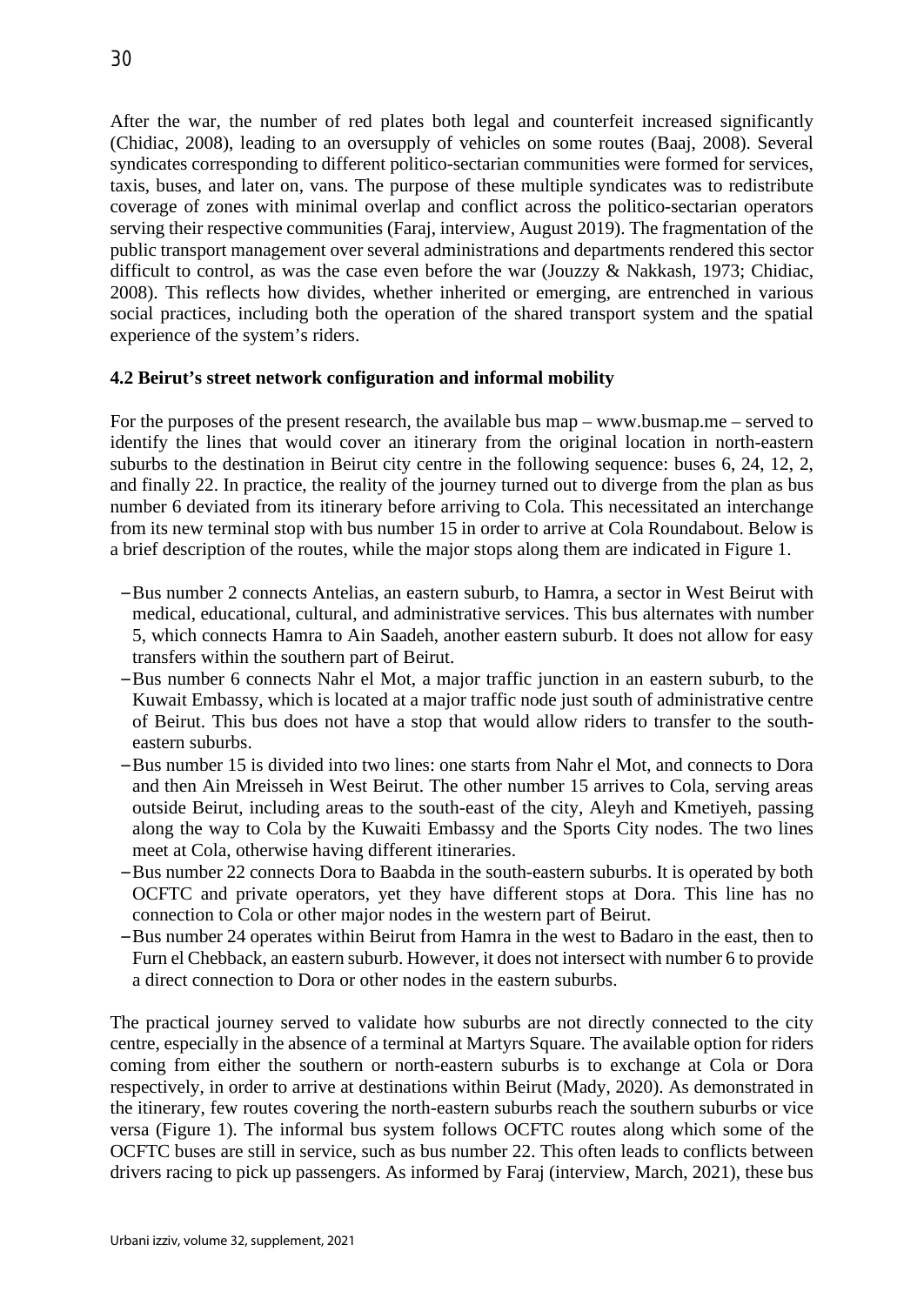routes are managed by diverse private operators serving their respective communities. Buses connecting different areas operate along routes when there is a relation between the communities living in both areas; for instance, residing in one area but having commercial activities or job opportunities in the other (Faraj & Baaklini, interview, June 2018; Faraj, interview, March 2021). Examples include bus lines 6 and 15, where the numbers are duplicated and function along separate routes to serve different communities. In order to acquire a more comprehensive understanding of this network, further investigation on other bus lines is required.



Figure 1: Map indicating the bus routes followed to move across Beirut (illustration: Christine Mady).

## **4.3 Mobility experiences under instability**

Regarding bus stops, as indicated on the Riders Rights' Bus Map (www.busmap.me; Figure 1), it is evident that the marked stops are indicative of locations with affordances which may act as stops (Mady, 2020). Based on observations, this allows riders to request disembarking at any location along the route. Likewise, this flexibility allows the driver to deviate from the mapped route or even alter the terminal stop. Adaptations happen in cases of road repair works, bringing a rider closer to their destination, or avoiding temporary checkpoints, as experienced with bus number 6 (Mady, 2020). Therefore, the system's adaptability to sudden events could change the riders' spatial experience. More empirical work, however, is required for validation.

Navigating Beirut entails "a profoundly social experience" in which people actively learn by asking others (Nucho, 2016: 24). One has to ask to discover which line stops at which location or terminal as only few stops are visually defined or clearly marked (Mady, 2020). A terminal is an empty strip, or even a vacant lot adjacent to the main road, and could be shared by more than one operator, such as lines 2 and 5. Despite expectations that physically reconnecting the post-war city would heal the east–west divide, this process was mentally obstructed and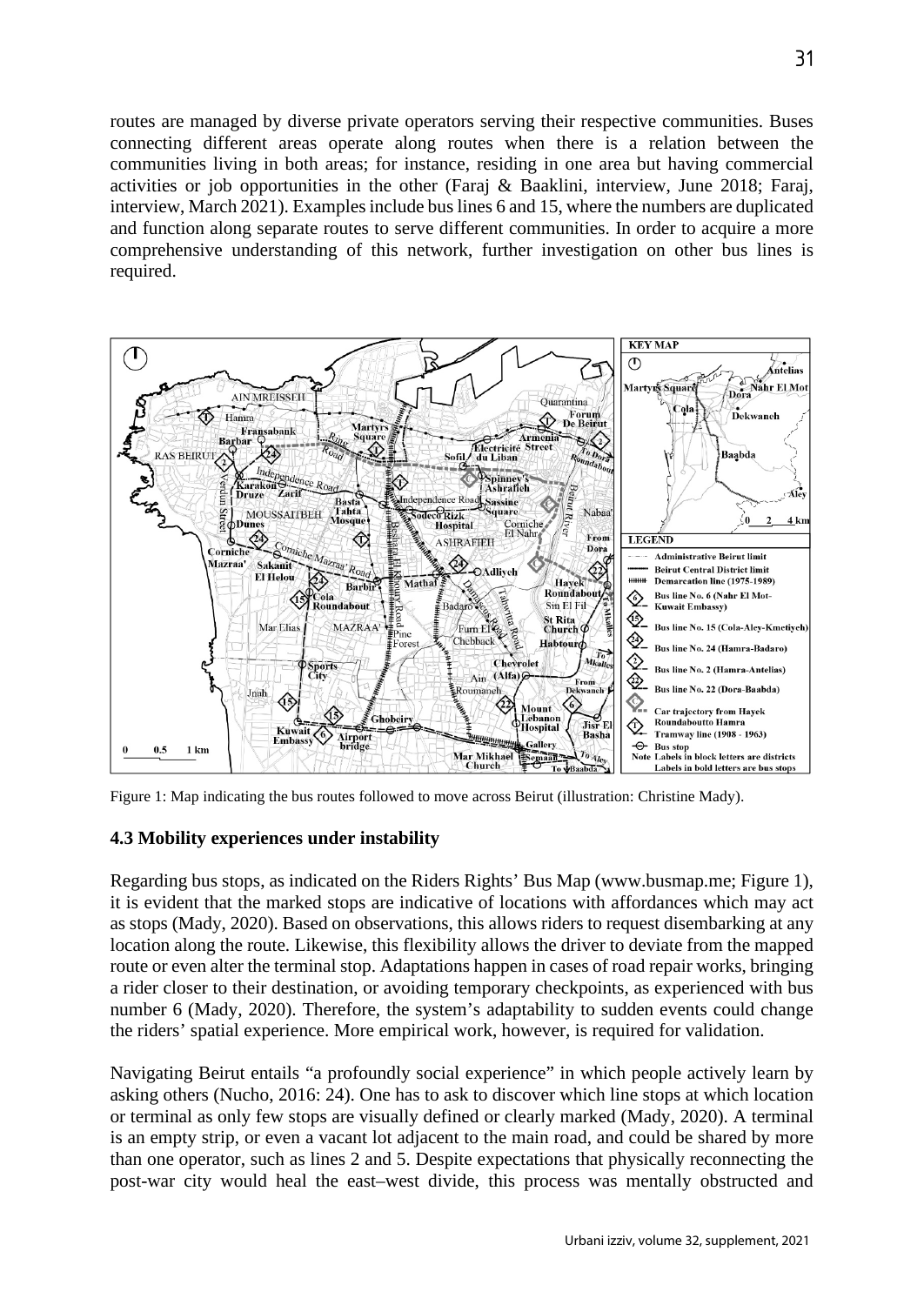powered by collective memories (Larkin, 2012), which guided navigation in the city and provided indication of places to avoid (Genberg, 2002; Chidiac, 2008; Saksouk-Sasso, 2015; Nucho, 2016; Mady, 2018a). This emphasizes a context "where national sovereignty is heavily contested" and security privatized (Fawaz et al., 2009: 188). The various fragmented areas or zones are supported by spatial markers, which are not only fixed but also mobile as some buses have religious slogans and symbols displayed at the front of the bus. Also, religious ornaments worn by the driver, controller and riders, or various dress codes pertaining to cultural or religious groups were observed. Therefore, even if a vehicle of the informal bus network operates in another zone, its particular identity is manifested and can be recognized by stickers, slogans, and symbols (Chidiac, 2008). Similarly, as one traverses different divided city parts, one notices politico-sectarian slogans, symbols, and images of leaders, which have both become an integral and yet dynamically changing part of the city, thus affecting communities' comfort zones (Mady, 2020).

In summary, Beirut's informal bus system follows similar trends to its counterparts in other cities. This applies to the vertical and horizontal power relations, the local culture entrenched in serving communities and market interests, and the informal mobility's makeshift solutions. The outlined journey served to show how existing infrastructure, which follows spatial partitioning established after the war, has affected the routes of the informal bus system. Additionally, the spatially defined segregated communities generate part of the demand for this informal mobility and manage only marginally to break war-time divisions. In operating this system, and despite abrupt changes, instability leads to the system's fluidity and adaptability, allowing for mobility of people with a diversity of urban experiences. Although considered as a nuisance, the system is worth exploring further for its possible positive impact on social integration and urban diversity.

## **5 Conclusion**

The present article explored the state of informal mobility within Beirut's unstable context, and its impact on riders' differentiated experiences, especially when commuting between Beirut's formerly divided east and west parts. This exploration was embedded in Beirut's history and the developmental stages of its public transportation from the 19<sup>th</sup> century to the end of the civil war. Over time, perpetual instability generated new divides and defined new zones within Beirut. These are reflected materially and immaterially across the city in urban spaces, infrastructure, facilities and neighbourhoods, and the relations between various actors. People's propensity to move across divides is guided by security, collective memory, and their individual politico-sectarian affiliations. This mobility could be differentiated for car users or bus riders as demonstrated in the chosen itinerary. The article suggests that informal mobility in Beirut contributes to a differentiated social and spatial experience, while the system's adaptability enables it to respond to the context's intermittent instability. The informal bus system, embedded in contextual specificities and entrenched in the consociational structure, has its limitations. Rather than reverting to the pre-war mobility pattern radiating from the city centre, it perpetuates some of the inherited divides. However, it also allows the fragmented society to collaborate, with encounters and social interactions occurring while commuting. Learning from the riders could contribute to a more integrative mobility system in Beirut, which could in turn affect its spatial practices. The present article sets the basis for further empirical work covering all of the bus routes, with the purpose of reinforcing the system's potential positive contribution.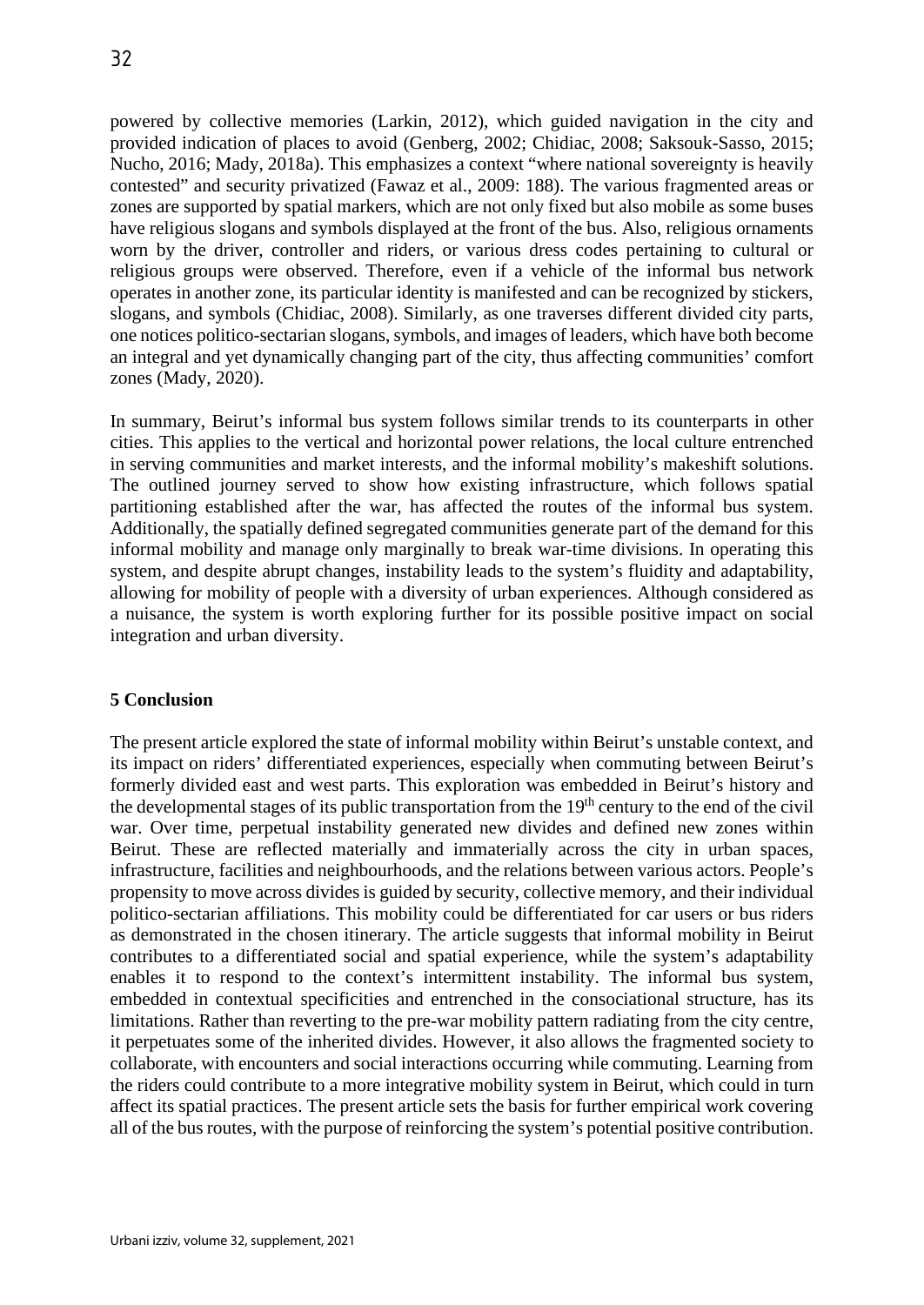*Christine Mady, Department of Architecture, Notre Dame University-Louaize, Zouk Mosbeh, Lebanon (christine.mady*@*ndu.edu.lb)*

#### **Acknowledgements**

The author would like to thank Jessica Lahoud for her support in preparing the map.

#### **References**

- Adams-Hutcheson, G. et al. (2017) Introduction: Understanding mobility in a dangerous world. *Transfers*, 7(3), pp. 1–5. DOI: 10.3167/TRANS.2017.070302
- Adey, P., Bissel, D., Hannam, K., Merriman, P. & Sheller, M. (eds.) (2014) *The Routledge handbook of mobilities.* London and New York, Routledge. DOI: 10.4324/9781315857572
- Alaily-Mattar, N. (2008) Beyond gated communities? Detachment and concentration in networked nodes of affluence in the city of Beirut. *Urban Design International*, 13(4), pp. 263–271. DOI: 10.1057/udi.2008.30
- Andres, L. (2013) Differential spaces, power hierarchy and collaborative planning: a critique of the role of temporary uses in shaping and making places. *Urban Studies*, 50(4), pp. 759–775. DOI: 10.1177/0042098012455719
- Baaj, M. H. (2008) The public land transport sector in Lebanon. *Journal of Public Transportation*, 3(3), pp. 87– 108. DOI: 10.5038/2375-0901.3.3.5
- Blokland, T. (2017) The public life of social capital. In: Hall, S. and Burdett, R. (eds.) *The SAGE handbook of the 21st century city*, pp. 552–566. London, SAGE Publications. DOI: 10.4135/9781526402059.n30
- Blokland, T. & Schultze, H. (2017) Belonging, conviviality or public familiarity? Making sense of urbanity in rapidly transforming neighbourhoods through the lens of Berlin and Rotterdam. In: Smagacz-Poziemska, M., Frysztacki, K. & Bukowski, A. (eds.) *Reimagining the city: municipality and urbanity today from a sociological perspective,* pp. 243–264. Kraków, Jagiellonian University Press.
- Bollens, S. A. (2012) *City and soul in divided societies.* New York, Routledge. DOI: 10.4324/9780203156209
- Borell, K. (2008) Terrorism and everyday life in Beirut 2005: Mental reconstructions, precautions and normalization. *Acta Sociologica*, 51(1), pp. 55–70. DOI: 10.1177/0001699307086818
- Bou Akar, H. (2012) Contesting Beirut's frontiers. *City & Society*, 24(2), pp. 150–172. DOI: 10.1111/j.1548- 744X.2012.01073.x
- Bou Akar, H. (2018) *For the war yet to come: Planning Beirut's frontiers*. Stanford, CA, Stanford University Press. DOI: 10.1515/9781503605619
- Buhr, F. (2017) A user's guide to Lisbon: Mobilities, spatial apprenticeship and migrant urban integration. *Mobilities*, 13(3), pp. 337–348. DOI: 10.1080/17450101.2017.1368898
- Buhr, F. & McGarrigle, J. (2017) Navigating urban life in Lisbon: A study of migrants' mobilities and use of space. *Social Inclusion*, 5(4), pp. 226–234. DOI: 10.17645/si.v5i4.1105
- Camett, M. C. (2011) Partisan activism and the access to welfare in Lebanon. *Studies in Comparative International Development*, 46(1), pp. 70–97. DOI: 10.1007/s12116-010-9081-9
- Cervero, R. (2000) *Informal Transport in the Developing World.* Nairobi, UN-Habitat.
- Cervero, R. & Golub, A. (2007) Informal transport: A global perspective. *Transport Policy*, 14(6), pp. 445–457. DOI: 10.1016/j.tranpol.2007.04.011
- Chidiac, R. (2008) Le transport artisanal dans un contexte de crise politique, le ACS du Liban. In: Godard, X. (ed.) *Le transport artisanal dans les villes de la Méditerranée*, pp. 41–60. Les collectes de l'INRETS (Institut National de Recherche sur les Transports et leur Sécurité). Paris, INRETS, N° 114.
- Council for Development and Reconstruction (CDR) (1995) *Greater Beirut transportation plan*. Beirut, Republic of Lebanon, CDR.
- Council for Development and Reconstruction (CDR) (2018) *Environmental and social impact assessment (ESIA) for the bus rapid transit (BRT) system between Tabarja and Beirut and feeder buses services* (prepared by ELARD and EGIS). Beirut, Republic of Lebanon, CDR.
- Davie, M. (2001) *Beyrouth 1825-1975: un siècle et demi d'urbanisme.* Beirut, Publications de l'Ordre des Ingénieurs et Architectes de Beyrouth.
- de Certeau, M. (1984) *The practice of everyday life.* Berkeley, Los Angeles, CA, London, University of California Press.
- Deeb, L. & Harb, M. (2013) *Leisurely Islam: Negotiating geography and morality in Shi'ite South Beirut.*  Princeton, NJ and Oxford, Princeton University Press. DOI: 10.23943/princeton/9780691153650.001.0001
- Dennis, K. & Urry, J. (2009) *After the ca*r. Cambridge, Polity Press.
- El-Khazen, F. (2000) *The breakdown of the state in Lebanon.* Cambridge, Mass., Harvard University Press.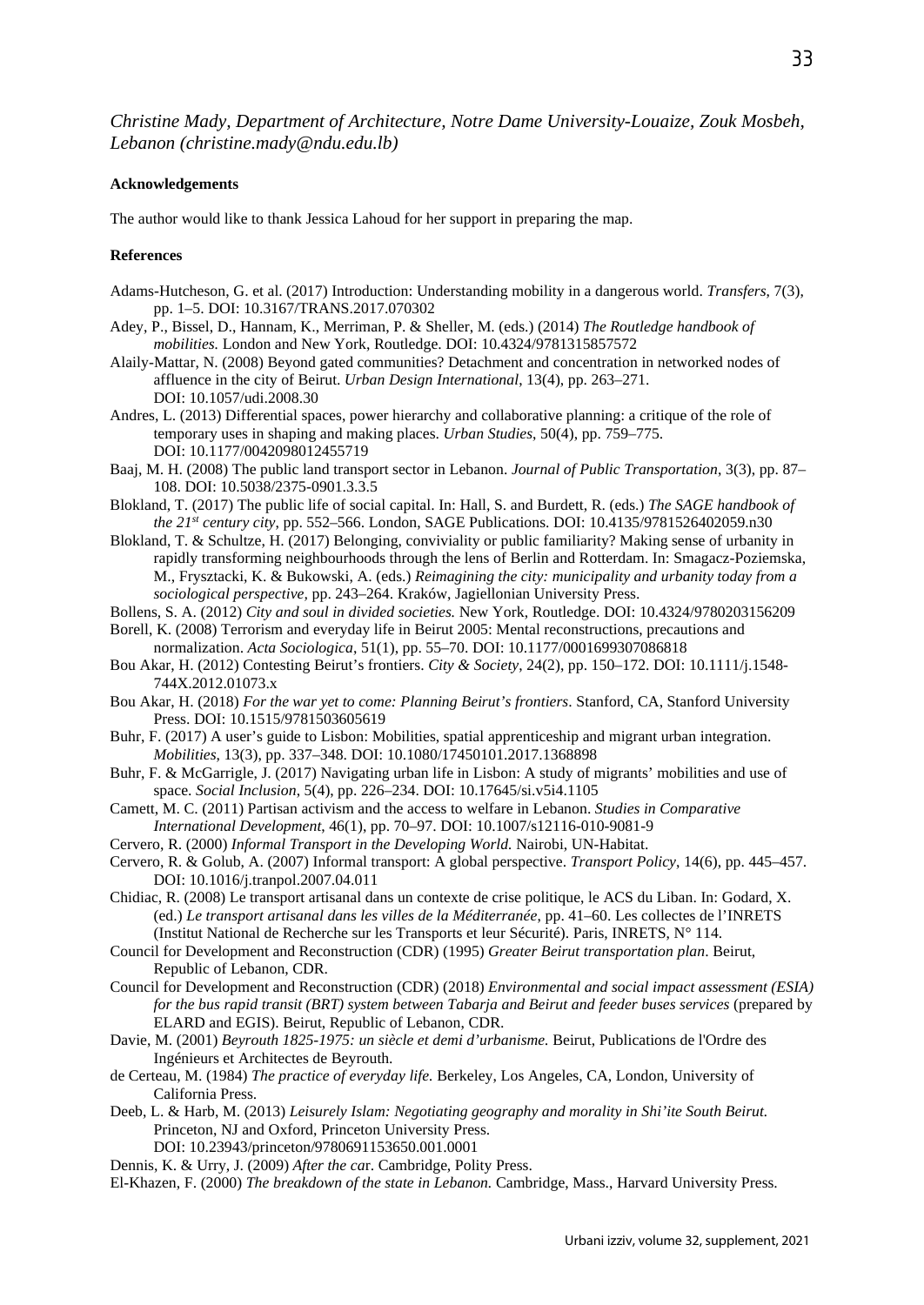- Evans, J., O'Brien, J. & Ch Ng, B. (2018) Towards a geography of informal transport: Mobility, infrastructure and urban sustainability from the back of a motorbike. *Transactions of the Institute of British Geographers*, 43(4), pp. 674–688. DOI: 10.1111/tran.12239
- Faraj, C. (2021) Informal mobility in Beirut (interview, 3 March, 2021).
- Faraj, C. (2019) Informal mobility in Beirut (interview, 8 August, 2019).
- Faraj, C. (2019) Informal mobility in Beirut (interview, 20 May, 2019).
- Faraj, C. & Baaklini, J. (2018) Informal mobility in Beirut (interview, 14 June, 2018).
- Farjalla, N. et al. (2017) *The role of informal systems in urban sustainability and resilience – a review*. Report by the Issam Fares Institute for Public Policy and International Affairs, American University of Beirut, Beirut.
- Fawaz, M., Harb, M. & Gharbiyeh, A. (2012) Living Beirut's security zones: An investigation of the modalities and practice of urban security. *City & Society*, 24(2), pp. 173–195.
- Fawaz, M., Harb, M. & Gharbiyeh, A. (eds.) (2009) *Beirut: Mapping security.* Beirut, Diwan.
- Fregonese, S. (2009) The urbicide of Beirut? Geopolitics and the built environment in the Lebanese civil war (1975–1976). *Political Geography*, 28(5), pp. 309–318. DOI: 10.1016/j.polgeo.2009.07.005
- Genberg, D. (2002) Borders and boundaries in post-war Beirut. In: Erdentug, A. & Colombijn, F. (eds.) *Urban ethnic encounters: The spatial consequences*, pp. 81–96. London, Routledge.
- Godard, X. (2008) *Le transport artisanal dans les villes de la Méditerranée.* Les collectes de l'INERT (Institut National de Recherche sur les Transports et leur Sécurité). Paris, Actes INRETS, N° 114.
- Hanf, T. (1993) *Coexistence in wartime Lebanon: Decline of a state and rise of a nation.* London, Centre for Lebanese Studies in association with I. B. Tauris.
- Hanssen, J. (1998) "Your Beirut is on my desk". Ottomanizing Beirut under sultan Abdülhamid II (1876–1909). In: Rowe, P. & Sarkis, H. (eds) *Projecting Beirut: Episodes in the construction and reconstruction of a modern city*, pp. 41–67. Munich, London, New York, Prestel.
- Hass-Klau, C. (2015) *The pedestrian in the city*. New York, London, Routledge. DOI: 10.4324/9780203067390
- Jouzzy, N. & Nakkash, T. (1973) The use of the passenger car for public transit. In: *Proceedings of the International Conference on Transportation Research, Bruges, Belgium*, pp. 321–328.
- Kassir, S. (2003) *Tarikh Beirut* [Beirut's History], 1st edition. Beirut, Dar An-Nahar.
- Khalaf, S. (2002) *Civil and uncivil violence in Lebanon: A history of internationalization of communal conflict.* New York, Columbia University Press. DOI: 10.7312/khal12476
- Khalaf, S. (2006) *Heart of Beirut: Reclaiming the Bourj.* London, Saqi Books.
- Khalaf, S. & Denoueuz, G. (1998) Urban networks and political conflict in Lebanon. In: Shehadi, N. and Haffar Mills, D. (eds.) *Lebanon: A history of conflict and consensus*, pp. 181–200. London, I.B. Tauris.
- Keblowski, W., Bassens, D. & van Criekingen, M. (2016) Re-politicizing transport with the right to the city: An attempt to mobilise critical urban transport studies. Cosmopolis Working Paper. Vrije Universiteit Brussel, Cosmopolis, Brussels.
- Knierbein, S. & Tornaghi, C. (2015) Relational public space: New challenges for architecture and planning education. In: Tornaghi, C. & Knierbein, S. (eds.) *Public space and relational perspectives: New challenges for architecture and planning*, pp. 1–11. London, New York, Routledge. DOI: 10.4324/9781315750729
- Kumar, M. et al. (2016) Informal public transport modes in India: A case study of five city regions. *International Association of Traffic and Safety Sciences Research*, 39(2), pp. 102–109. DOI: 10.1016/j.iatssr.2016.01.001
- Larkin, C. (2012) *Memory and conflict in Lebanon: Remembering and forgetting the past.* Abingdon , New York, Routledge. DOI: 10.4324/9780203137970
- Leese, M. & Wittendorp, S. (2018) The new mobilities paradigm and critical security studies: Exploring common ground. *Mobilities* 13(2), pp. 171–184. DOI: 10.1080/17450101.2018.1427016
- Levy, C. (2013) Travel choice reframed: "Deep distribution" and gender in urban transport. *Environment and Urbanization* 25(1), pp. 47–63. DOI: 10.1177/0956247813477810
- Mady, C. (2018a) Public space activism in unstable contexts: Emancipation from Beirut's postmemory. In: Knierbein, S. & Viderman, T. (eds.) *Public space unbound: Urban emancipation and the post-political condition*, pp. 189–206*.* Abingdon, New York, Routledge. DOI: 10.4324/9781315449203-13
- Mady, C. (2018b) Everyday mobility in Beirut: Reassessing informal transport. *Master's Program Infrastructure Planning 3rd Conference*, 25–28 September, pp. 95–110. Stuttgart, University of Stuttgart.
- Mady, C. (2020) Experiencing mobility under instability: A perspective from Beirut's informal bus riders. *City Street4 Conference: Streets for 2030: Proposing streets for integrated and universal mobility,* 23 September, pp. 414–423. Ljubljana, University of Ljubljana, Faculty of Architecture and Urban Planning Institute of the Republic of Slovenia.
- Mady, C. & Chettiparamb, A. (2016) Planning in the face of 'deep divisions': A view from Beirut, Lebanon. *Planning Theory* 1(23), pp. 296–317. DOI: 10.1177/1473095216639087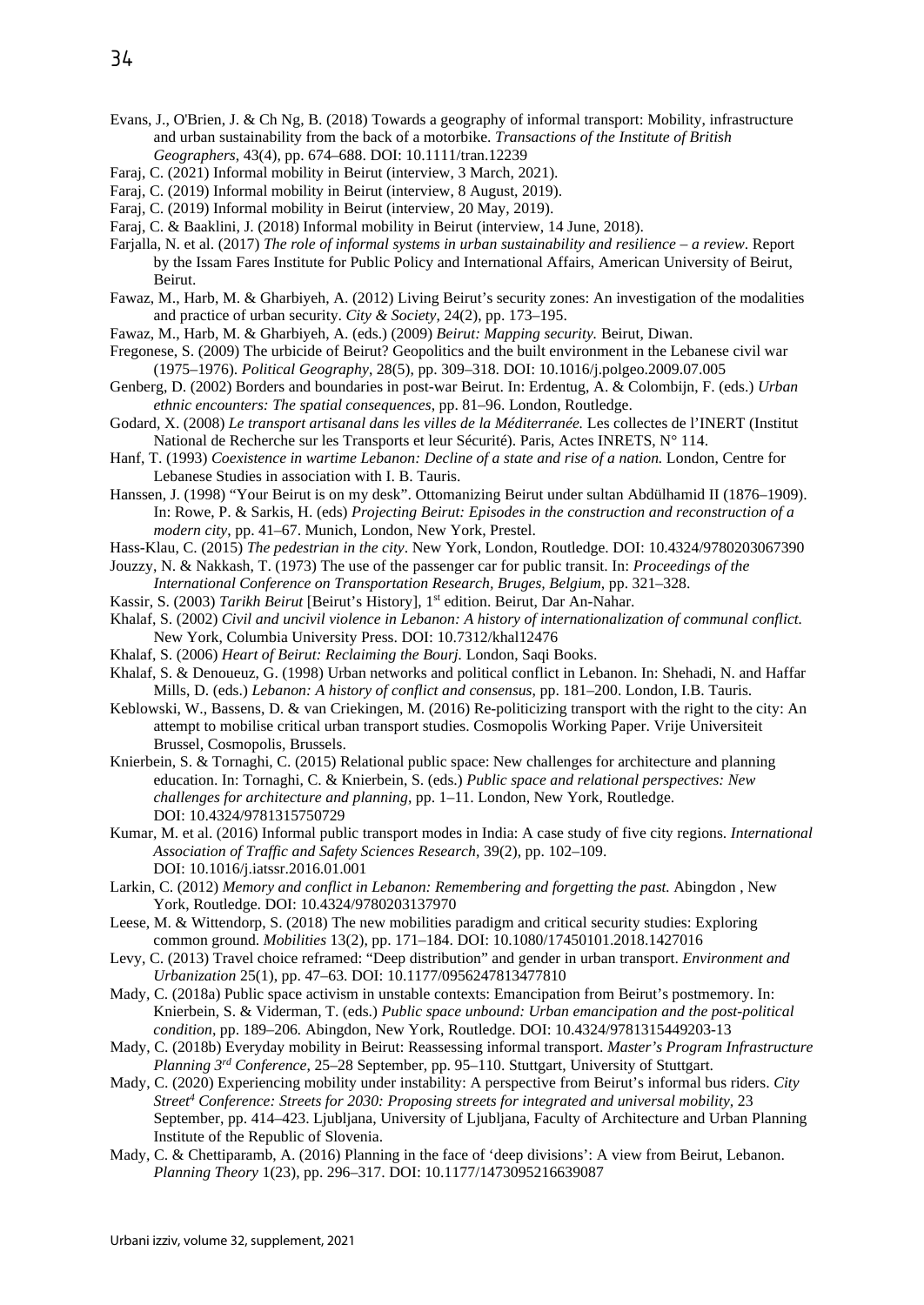- Medeiros, R. M. et al. (2018) Merging ICT and informal transport in Jakarta's oejk system. *Transportation Planning and Technology*, 41(3), pp. 1–17. DOI: 10.1080/03081060.1435465
- Mom, G. (2017) Editorial. *Transfers*, 7(3), pp. vii–x. DOI: 10.3167/TRANS.2017.070301
- Mom, G. & Clarsen, G. (2017) Editorial. *Transfers*, 7(1), pp. 1–3. DOI: 10.3167/TRANS.2017.070101
- Mom, G., Clarsen, G., Kim, N., Seiler, C., Moeser, K., Mueller, D., Terranova, C. & Volti, R. (2011) Editorial. *Transfers*, 1(1), pp. 1–13. DOI: 10.3167/trans.2011.010201
- Monroe, K. V. (2011) Being mobile in Beirut. *City and Society*, 23(1), pp. 91–111. DOI: 10.1111/j.1548- 744X.2011.01050.x
- Monroe, K. V. (2017) Circulation, modernity, and urban space in 1960s Beirut. *History and Anthropology*, 28(2), pp. 188–201. DOI: 10.1080/02757206.2017.1279613
- Nakkash, T. (2017) *Towards regulated public transport for Lebanon: Overcoming obstacles and rectifying concepts*, (public lecture, 25 October, translated from Arabic). Beirut, Order of Engineers and Architects.
- Nemeth, J. (2010) Security in public space: An empirical assessment of three US cities. *Environment and Planning A*, 42(10), pp. 2487–2507. DOI: 10.1068/a4353
- Nemeth, J. & Hollander, J. (2010) Security zones and New York City's shrinking public space. *International Journal of Urban and Regional Research*, 34(1), pp. 20–34. DOI: 10.1111/j.1468-2427.2009.00899.x
- Nucho, J. R. (2016) *Everyday sectarianism in urban Lebanon: Infrastructures, public services and power.* Princeton, NJ, Princeton University Press. DOI: 10.23943/princeton/9780691168968.001.0001
- Perry M. (2000) Car dependency and culture in Beirut: Effects of an American transport paradigm. *Third World Planning Review*, 22(4), pp. 395–409. DOI: 10.3828/twpr.22.4.k372318t225x243u
- Reilly, J. A. (2016) *The Ottoman cities of Lebanon: Historical legacy and identity in modern Middle East*. London, New York, I. B. Tauris. DOI: 10.5040/9781350989030
- Rekhviashvili, L. & Sgibnev, W. (2020) Theorising informality and social embeddedness for the study of informal transport. Lessons from the marshrutka mobility phenomenon. *Journal of Transport Geography*, 88. Available at: https://www.sciencedirect.com/science/article/pii/S0966692317306531 (accessed 1 Mar. 2019). DOI: 10.1016/j.jtrangeo.2019.01.006
- Roy, A. (2009a) Civic governmentality: The politics of inclusion in Beirut and Mumbai. *Antipode*, 41(1), pp. 159–179. DOI: 10.1111/j.1467-8330.2008.00660.x
- Roy, A. (2009b) Why India cannot plan its cities: Informality, insurgence and the idiom of urbanization. *Planning Theory*, 8(1), pp. 76–87. DOI: 10.1177/1473095208099299
- Saksouk-Sasso, A. (2015) Making spaces for communal sovereignty: The story of Beirut's Dalieh. *Arab Studies Journal*, 23(1), pp. 296–318.
- Salam, A. (1998) The role of government in shaping the built environment. In: Rowe, P. & Sarkis, H. (eds.) *Projecting Beirut: Episodes in the construction and reconstruction of a modern city*, pp. 122–33, Munich, London, New York, Prestel.
- Salam, A. (1993) Lebanon's experience with urban planning: Problems and prospects. In: Khalaf, S.& Khoury, P. (eds.) *Recovering Beirut: Urban design and post war reconstruction*, pp. 194–201*.* Leiden, Brill.
- Salamey, I. & Tabbar, P. (2008) Consociational democracy and urban sustainability: Transforming the confessional divides in Beirut. *Ethnopolitics*, 7(2-3), pp. 239–263. DOI: 10.1080/17449050802243350
- Salazar, N. (2018) Theorizing mobility through concepts and figures. *Tempo Social, revista de sociologia da USP*, 30(2), pp. 153–168. DOI: 10.11606/0103-2070.ts.2018.142112
- Saliba, R. (1998) *Beirut 1920-1940: Domestic architecture between tradition and modernity*. Beirut, Order of Engineers and Architects.
- Samaha, P., & Mohtar, A. (2016) Decoding an urban myth: An inquiry into the socio-economics of van number 4 in Beirut. DOI 10.13140/RG.2.1.2536.3602
- Sheller, M. (2014) Sociology after the mobilities turn. In: Adey, P, Bissel, D., Hannam, K., Merriman, P. & Sheller, M. *The Routledge handbook of mobilities*, pp. 45–54*.* London, New York, Routledge.
- Sheller, M. (2018) Theorizing mobility justice. *Tempo Social, revista de sociologia da USP*, 30(2), pp. 17–34. DOI: 10.4324/9780815377047-2
- Stanley, J. & Stanley, J. (2017) The Importance of Transport for Social Inclusion. *Social Inclusion*, 5(4), pp. 108–115. DOI: 10.17645/si.v5i4.1289
- Tabet, J. (1996) *Al-I'maar wal-masslaha al-a'amah* [Reconstruction and the public good]. Beirut, Dar Al-Jadid.
- Takyi, I. K. (1990) An evaluation of jitney systems in developing countries. *Transportation Quarterly*, 44(1), pp. 163–177.
- UITP MENA Centre for Transport Excellence (2019) *MENA transport report 2019.* Dubai, UITP MENA CTE.
- Urry, J. & Sheller, M. (2006) The new mobilities paradigm. *Environment and Planning A* 38(2), pp. 207–226. DOI: 10.1068/a37268
- UN-Habitat (2018) National urban policies programme in Lebanon: Diagnosis report. Beirut, UN-Habitat.
- Watson, V. (2009) Seeing from the South: Refocusing urban planning on the globe's central urban issues. *Urban Studies*, 46(11), pp. 2259–2275. DOI: 10.1177/0042098009342598